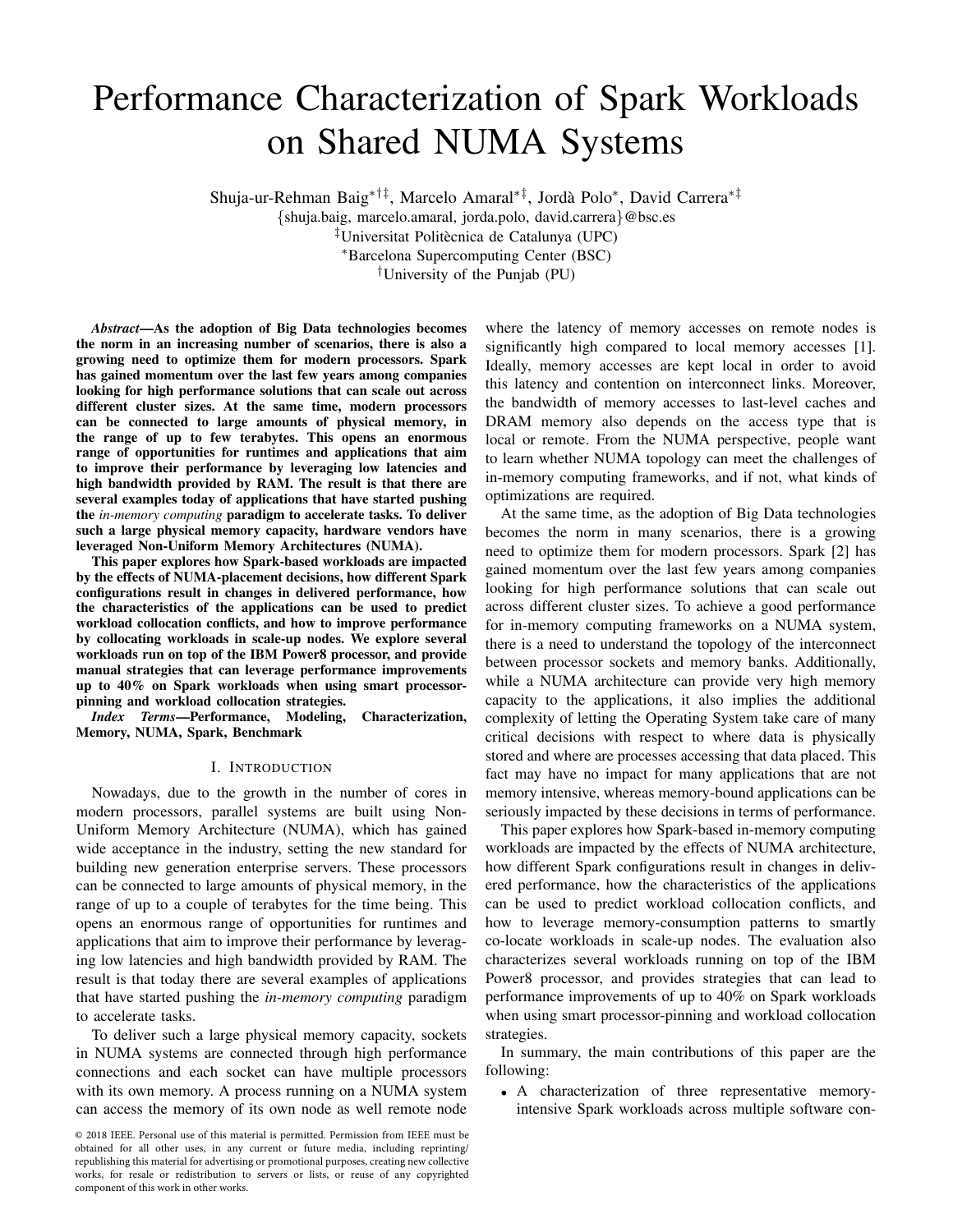figurations on top of a modern NUMA processor (IBM Power 8). The study illustrates how these workloads require a high level of concurrence to achieve full processor utilization when running in isolation, but at the same time they are limited by the processor memory bandwidth when such levels of concurrence is reached, resulting in poor performance and resource underutilization.

- An evaluation of how process and memory binding to NUMA nodes can provide means to improve the performance of memory-intensive Spark workloads by reducing the competition among software threads on high concurrency situations.
- Propose smart workload co-location strategies that leverage process and memory binding to NUMA nodes as a mechanism to improve performance and resource utilization for modern NUMA processors running memoryintensive workloads.

The rest of the paper is organized as follows. Sections II and III provide technological background as well as set the state of the art for the work presented in this paper. Section IV introduces the evaluation methodology used for the experiments. Sections V, VI and VII describe experiments performed to support the conclusions presented in this work. Finally, Section VIII presents the conclusions to the work.

## II. BACKGROUND

#### *A. Apache Spark*

Apache Spark [2] is a popular open-source platform for large-scale in-memory data processing developed at UC Berkeley. Spark is designed to avoid the file system as much as possible, retaining most data resident in distributed memory across phases in the same job. Spark uses Resilient Distributed Datasets (RDDs) [3] which are immutable collections of objects spread across a cluster and hides the details of distribution and fault-tolerance for a larger collection of items. Spark provides a programming interface based on the two highlevel operations i) transformations ii) actions. Transformations are lazy operations that create new RDDs. Actions launch a computation on RDDs to return a value to the application or write data to the distributed storage system. When a user runs an action on an RDD, Spark first builds a directed acyclic graph (DAG) of stages. Next, it splits the DAG into stages that contain pipelined transformations with dependencies. Further, it divides each stage into tasks. A task is a combination of data and computation. Spark executes all the tasks of a stage before going to next stage. Spark maintains a pool of executor threads which are used to execute the tasks in parallel.

# *B. IBM Power 8*

We run all the experiments in the IBM Power System 8247- 42L, which is 2-way 12-core IBM Power8 machine with all cores at 3.02GHz and with each core able to run up to 8 Simultaneous Multi-Threading (SMT) [4]

Each Power8 processor is composed of two memory regions (i.e NUMA node) with 6 cores and their own memory controller and 256GB of RAM. The Power8 processor includes four cache levels, consisting of a store-through L1 data cache, a store-in L2 cache, an eDRAM-based L3 cache with a percore capacity of 64 KB, 512KB, and 8 MB, respectively. The fourth cache level has 128 MB and consists of eight external memory chips called Centaur (which is a DDR3 memory).



Fig. 1: Power8 NUMA architecture

Because of the main memory is connected to the processor using separate links for reading and write operations, with two links for memory reads and one link for memory writes, the system has asymmetric read and write bandwidth. The connection between the processor with the memory is composed of 8 links, with a link offering 9.6 GB/s write and 19.2 GB/s read bandwidth. Therefore, the system has in total four NUMA nodes, 192 virtual cores, 1 TB of RAM and a total of 230.4 GB/s of sustainable memory bandwidth per socket, as illustrated in Figure 1. For the software stack, the machine is configured with a Ubuntu 16.10, kernel 4.4.0-47-generic, IBM java version 1.8.0 and Apache Spark 1.6.1.

## III. RELATED WORK

Although there have been several research efforts to investigate and mitigate the impact of NUMA on workload performance, this topic is still gaining traction in the literature in recent years [5], [6], [7], [8], [9], [10] [11], [12], [13]. These works characterize some key sources of workload performance degradation related to NUMA (such as additional latencies and possibly lower memory bandwidth because of remote memory access and contentions on the memory controller, bus connections or cache contention), and propose OS task placement strategies for mitigating remote memory access. But the characterization of Spark workloads on IBM Power8 systems and placement strategies for co-scheduled application is still roughly understood.

For example, [6] has characterized the NUMA performance impact related to remote memory access introduced by the OS when performing task re-scheduling or load balancing. While this work proposed an effective approach to mitigating remote memory access and cache contention, it is not applicationdriven and does not have a holistic view of all applications to define efficient workloads co-scheduling on NUMA systems. In our work, we demonstrate the potential benefits from manual binding strategies when co-scheduling multiple workloads on NUMA systems.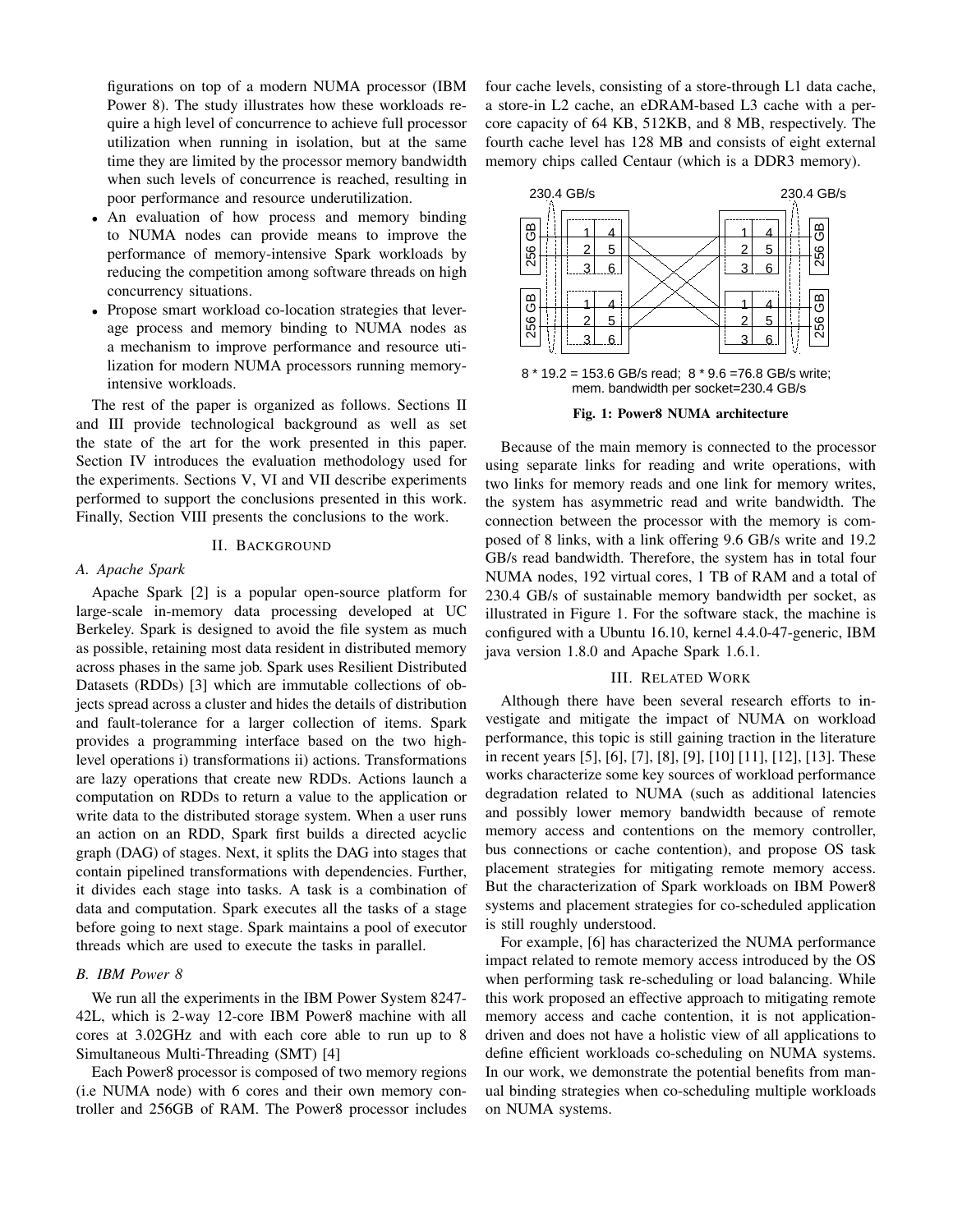Another example is the work of [14], where the authors characterized the performance impact of NUMA on graphanalytics applications. They present an approach to minimize remote memory access by using graph-aware data allocation and access strategies. While this work presents an applicationdriven investigation, it lacks the analyze of memory-intensive Spark workloads and workload collocation.

The most related works to our work are the [15] and [16]. In the former, the authors quantify the impact of data locality on NUMA nodes for Spark workloads on Intel Ivy Bridge server. In the later, the authors evaluate the impact of NUMA locality on the performance of in-memory data analytics with Spark on Intel Ivy Bridge server. In both papers, they run benchmarks with two configurations a) Local DRAM b) Remote DRAM. In Local DRAM, they bound Spark process to processor 0 and memory node 0 and in Remote DRAM, they bound the Spark process to processor 0 and memory node 1. Then, they compare the results to evaluate the performance impact of NUMA. While those works present a detailed performance characterization of Spark workloads on NUMA systems on an Intel Ivy Bridge server, the NUMA performance characterization of IBM Power8 systems is still not understood. Moreover, their work does not present the NUMA impact of optimally binding the workloads versus leaving the OS allocating the resources. Also, they do not evaluate the performance benefits of performing manual binding for coscheduled Spark workloads as we present in this paper.

#### IV. METHODOLOGY

This section describes how the study on the impact of NUMA topology on in-memory data analytics workloads has been performed, as well as the rationale behind the experiments evaluated in the following sections.

#### *A. Workloads*

The experiments presented in this paper are based on Spark-Bench [17], which is a benchmark suite developed by IBM and widely tested in Power8 systems. From the range of available workloads provided by the benchmark, Support Vector Machines (SVM), PageRank, and Spark SQL RDDRelation have been selected for the evaluation. These workloads are wellknown in the literature, and combine different characteristics to cover a large range of possible configurations. Dataset size for SVM, SQL and PageRank is 47, 24, and 17 GB and number of partitions are 376, 192 and 136 respectively for all experiments.

#### *B. Experimental Setup*

Since the goal of this paper is to evaluate the performance of Spark workloads on NUMA hardware, all the experiments are conducted in a single machine; the characteristics of the machine's architecture are described in Section II-B. For simplicity, Spark is configured in the standalone mode [18], To control the number of cores, memory, and the number of executors of each worker, the parameters SPARK WORKER CORES, SPARK WORKER MEMORY, and

| org.apache.spark.serializer.KryoSerializer |
|--------------------------------------------|
|                                            |
|                                            |
| MEMORY_AND_DISK                            |
|                                            |
|                                            |
|                                            |
|                                            |

TABLE I: Spark configuration parameters

SPARK\_EXECUTOR\_MEMORY [18] are used, respectively. All the other parameters and values used to configure Spark, during the experiments execution described later in this paper, are summarized in Table I.

Hardware counters have been used to collect most realtime information from experimental executions, using the perfmon2 [19] library. Memory bandwidth is calculated based on the formula defined in [20]. For CPU usage, memory usage, and context switches, the vmstat tool has been used. To collect information about NUMA memory access, the numastat is used. Finally, the numactl command has been used to bind a workload in a set of CPUs or in memory regions (e.g. in a NUMA node); the nB nomenclature is used to describe different binding configurations, where n is the number of assigned NUMA nodes, e.g. *1B* for workloads bound to 1 NUMA node, *2B* for workloads bound to 2 NUMA nodes, etc.

# V. EXPERIMENT 1: WORKLOAD CHARACTERIZATION

This experiment consists of a performance characterization of Spark workloads, changing the configuration parameters of Spark itself and observing the impact of different configurations in terms of completion time and resource consumption. The goal is to find which configurations lead to optimal performance, e.g. which number of cores per Spark worker, and/or the number of workers per application. Since this experiment aims at defining the software configuration, there is no other kind of hardware tuning involved; the OS performs its default resource allocation decisions. More specifically, this experiment analyzes the effect of the software configuration in the resource usage intensiveness and possible speedups for the workloads described in Section IV-A.

As described in Section II-B, the machine used for the experiments has 4 NUMA nodes, 192 virtual cores, and 1TB of main memory. Thus, this experiment varies the number of cores, workers, and memory up to the total amount of resources (cores and memory) available in this machine. Table II describes all combinations of the amount of resources allocated to all workloads in this experiment. The amount of memory ranges from 5 up to 250GB per worker, the number workers vary from 4 up to 192 workers. Depending on the number of workers, the number of virtual cores ranges from 1 up to 192. If the total number of workers is 192, each one will have only one virtual core. Note that, by creating this matrix of experiments, we want to see at which configuration, the operating system produce optimal results for each workload type in terms of completion time. We assign memory to Spark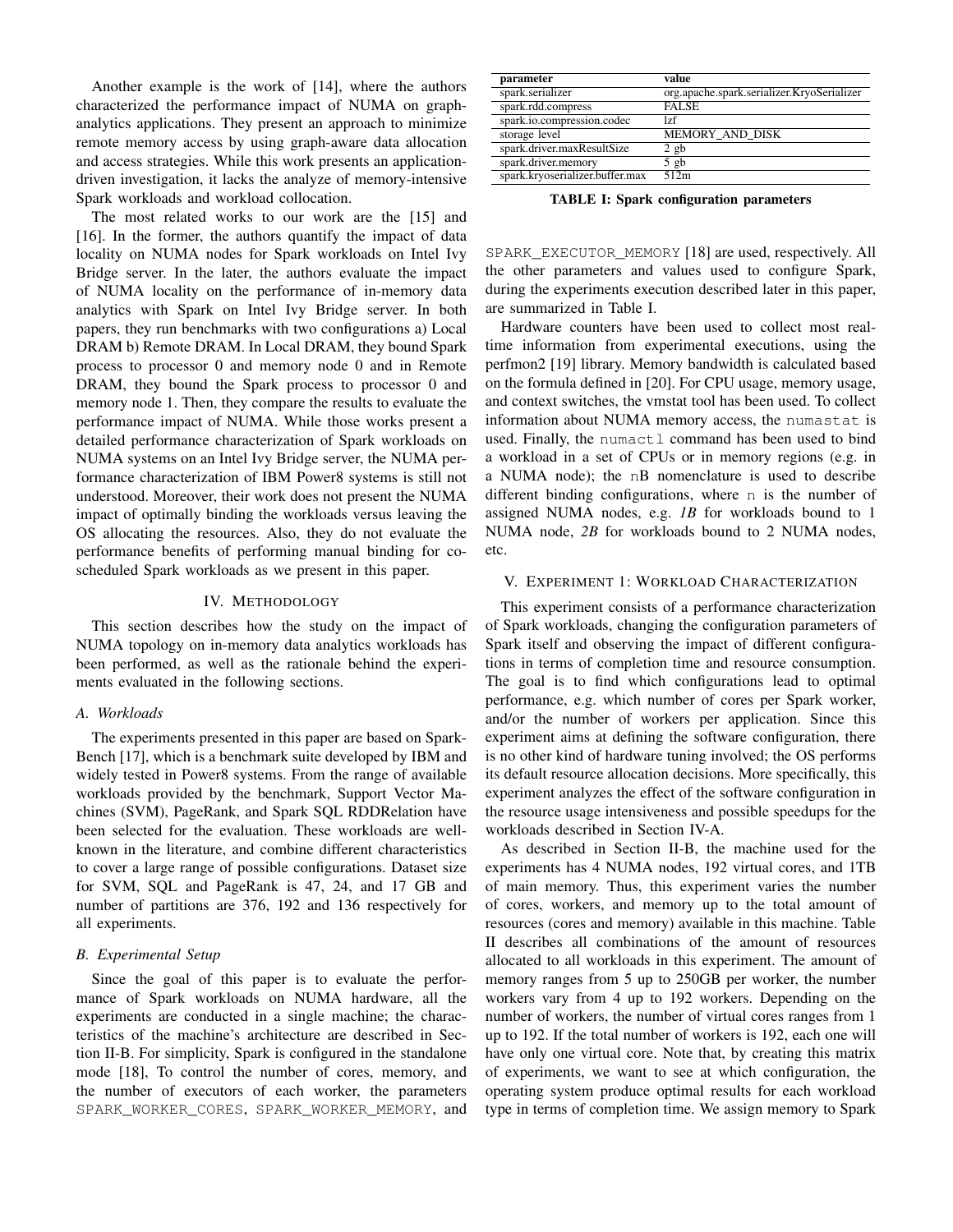| W<br>e | t<br>m | t<br>s         |                | core per worker |     |     |     |     |     |     |     |     |
|--------|--------|----------------|----------------|-----------------|-----|-----|-----|-----|-----|-----|-----|-----|
| m      | a      | W              |                | 2               | 3   | 4   | 6   | ऱ   | 12  | 16  | 24  | 48  |
| 250    | 1000   | $\overline{4}$ | $\overline{4}$ | 8               | 12  | 16  | 24  | 32  | 48  | 64  | 96  | 192 |
| 125    | 1000   | $\overline{8}$ | $\overline{8}$ | 16              | 24  | 32  | 48  | 64  | 96  | 128 | 192 |     |
| 83     | 996    | 12             | 12             | 24              | 36  | 48  | 72  | 96  | 144 | 192 |     |     |
| 62     | 992    | 16             | 16             | 32              | 48  | 64  | 96  | 128 | 192 |     |     |     |
| 41     | 984    | 24             | 24             | 48              | 72  | 96  | 144 | 192 |     |     |     |     |
| 31     | 992    | 32             | 32             | 64              | 96  | 128 | 192 |     |     |     |     |     |
| 20     | 960    | 48             | 48             | 96              | 144 | 192 |     |     |     |     |     |     |
| 15     | 960    | 64             | 64             | 128             | 192 |     |     |     |     |     |     |     |
| 10     | 960    | 96             | 96             | 192             |     |     |     |     |     |     |     |     |
| 5      | 960    | 192            | 192            |                 |     |     |     |     |     |     |     |     |

TABLE II: Experiment 1: Evaluated software configurations (*wem* is worker and executor memory; *tma* is total memory allocated; and *tsw* is total Spark workers)

| workload   | total<br>workers | core<br>per<br>worker | total<br>cores<br>allocated | worker<br>executor<br>memory | total<br>memory<br>allocated | <b>Execution</b><br>Time (sec) |
|------------|------------------|-----------------------|-----------------------------|------------------------------|------------------------------|--------------------------------|
| <b>SVM</b> | 24               |                       | 192                         |                              | 984                          | 323.71                         |
| SOL        |                  | 12                    | 48                          | 250                          | 1000                         | 206.82                         |
| PageRank   | $\overline{12}$  |                       | 96                          | 83                           | 996                          | 748.08:                        |

TABLE III: Experiment 1: Best configuration when optimizing for completion time

worker and executor by dividing 1000 by a total number of workers in the experiment and take the integral part only; thus, the amount of memory ranges from 960GB to 1000GB. Some amount of memory is intentionally left for the OS and other processes (e.g spark driver, master) to avoid the slowdown effects not related to NUMA.

In Spark, a software configuration defines the number of workers, the number virtual cores and the amount of memory per worker that is assigned to a specific workload. These software resources need to match the hardware configuration of the node used to run the workloads. But not all applications can take advantage of an increasing amount of resources and therefore it is not always the case that one single software configuration optimizes the performance of a Spark Workload for a given hardware setup.

Table III summarizes the optimal configurations that found for the three workloads considered in this experiment. As it can be seen, every workload achieves maximum performance using a different software configuration, being SVM the application that can take advantage of more threads in parallel, followed by PageRank and finally SQL. It is remarkable that even configurations with a similar number of cores allocated tend to deliver different performance for similar configurations of number of workers and number of cores per worker. For instance, SQL works best with fewer workers and more cores per worker and SVM gets the best performance when more workers and fewer cores per worker are assigned. This is due to SQL is more impacted because of thread locks and cache contention than the SVM. Hence, SQL benefits from fewer threads competing for resources. Additionally, because the JVM includes additional overheads (e.g. garbage collection), more layers for resource management and memory indexing, it is not beneficial to have several workers with only one virtual core.

To explain the root cause of the performance delivered by the different configurations, Tables IV , V and VI also

show the executions times in seconds obtained for SVM , SQL, and PageRank respectively when using all combinations of software configurations, but in this case, we color each configuration according to the relative performance delivered compared to the optimal configuration found for that particular workload. Based on this property we classify configurations in different groups:

- *Within 10% of optimal*: configurations for which completion time is very close to the best execution time observed for that particular workload.
- *Low CPU Usage*: configurations for which CPU usage is clearly below the observed CPU usage for the workload. These configurations use a too low number of cores or workers that are not enough to fully utilize the available compute resources and produce optimal results.
- *High CPI and Context Switches*: executions where cycles per instruction (CPI) and context switches are greater than the observed values for the optimal configuration. This is due to more executors which execute more threads to process the tasks. Moreover, executors need to communicate with each other and also with drivers. Remote memory access also impacts the CPI since it requires more CPU cycles to be performed than local access. This leads to increase in communication overhead. So in result, we see an increase in context switches and CPI.
- *High L3 misses*: configurations where L3 cache misses are greater than in the optimal configuration. This group is only defined for SVM as it is the only workload for which this behavior was observed.
- *Low Memory Bandwidth*: configurations where memory bandwidth usage is less than the observed value for the optimal configuration.
- *Require more investigation*: configurations where values of metrics are within the range of optimal region but the completion time is outside of 10%. The experiments in this region require further investigation and it could not be determined so far the reason for the performance differences with the optimal configuration.

| W                       |         |        |        |        | core per worker |        |                                      |                                   |        |       |  |
|-------------------------|---------|--------|--------|--------|-----------------|--------|--------------------------------------|-----------------------------------|--------|-------|--|
|                         |         |        |        |        | 6               | 8      | 12                                   | 16                                | 24     | 48    |  |
| 4                       | 1437.95 | 1018.4 | 816.87 | 698.34 | 597.13          | 515.9  | 501.78                               | 464.26                            | 472.28 | 375.2 |  |
| $\overline{\mathbf{8}}$ | 759.16  | 555.26 | 478.23 | 411.91 | 366.39          | 357.54 | 347.49                               | 359.18                            | 360.48 |       |  |
| 12                      | 531.9   | 422.6  | 420.24 | 382.46 | 386.72          | 332.44 | 353.68                               | 339.51                            |        |       |  |
| 16                      | 458.58  | 412.85 | 385.79 | 352.69 | 347.22          | 333.63 | 336.26                               |                                   |        |       |  |
| 24                      | 413.1   | 394.72 | 371.6  | 358.46 | 354.17          | 323.71 |                                      |                                   |        |       |  |
| 32                      | 405.16  | 389.16 | 369.81 | 361.36 | 341.53          |        |                                      | Within 10% of optimal             |        |       |  |
| 48                      | 442.8   | 427.85 | 398.61 | 370.78 |                 |        |                                      | Low CPU usage                     |        |       |  |
| 64                      | 546.11  | 522.3  | 569.83 |        |                 |        | <b>High CPI and Context Switches</b> |                                   |        |       |  |
| 96                      | 1118.77 | 922.01 |        |        |                 |        | <b>High L3 misses</b>                |                                   |        |       |  |
| 192                     | 1980.92 |        |        |        |                 |        |                                      | <b>Require more investigation</b> |        |       |  |

TABLE IV: SVM completion time (seconds) groups

The second objective of this experiment was to characterize the CPU, Memory Footprint and Memory Bandwidth demands of each one of the workloads of study. For this purpose, we monitored the execution of the workloads when the optimal software configuration was in use and plotted the average resource consumption in Figure 2. As it can be seen, results show that memory usage is 457.7 GB, 364.3 GB and 329.4 GB for SVM, SQL and PageRank respectively and shows the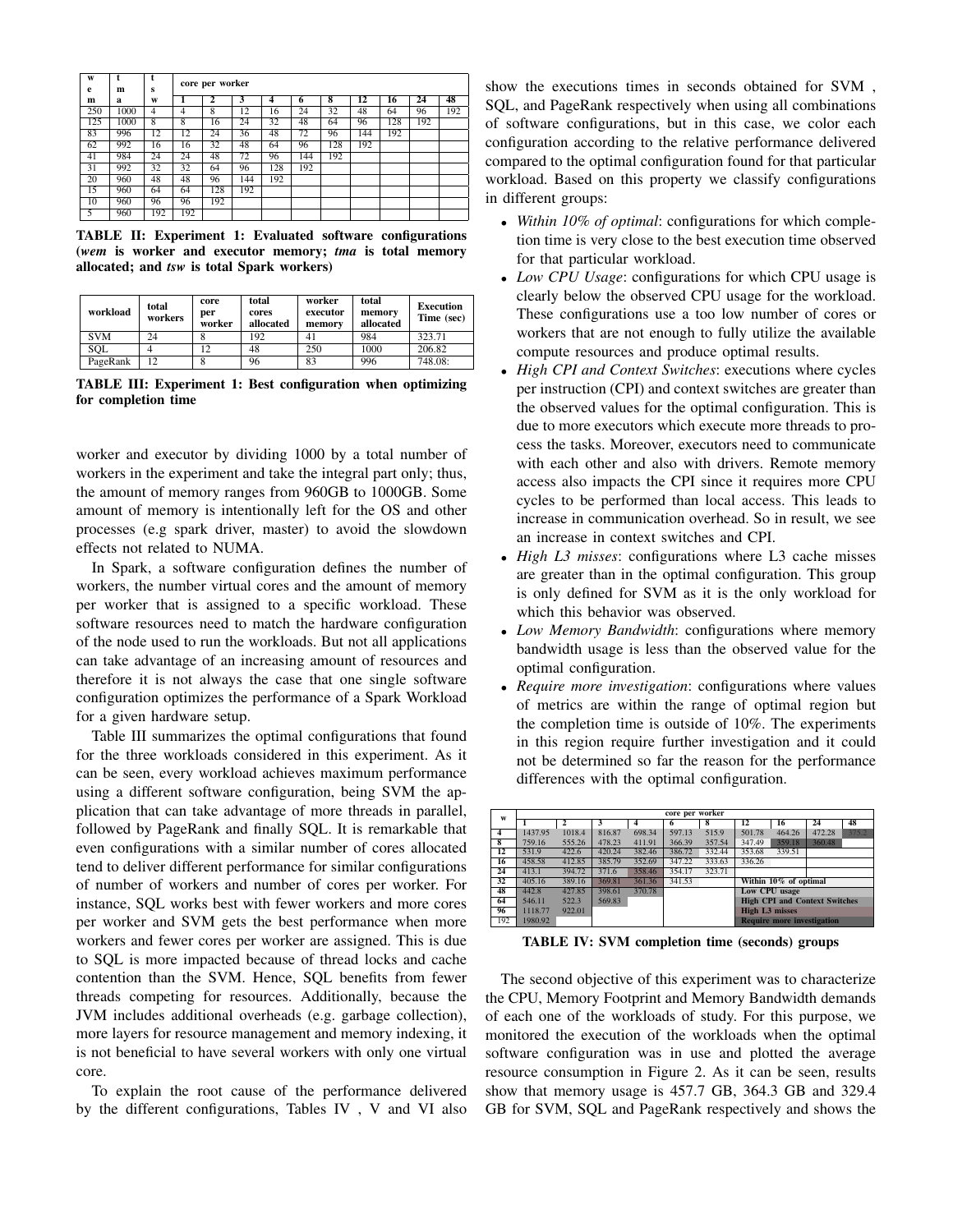| W               |         |              |        |        | core per worker |                                      |        |                                   |        |        |  |
|-----------------|---------|--------------|--------|--------|-----------------|--------------------------------------|--------|-----------------------------------|--------|--------|--|
|                 |         | $\mathbf{2}$ | 3      |        |                 | x                                    | 12     | 16                                | 24     | 48     |  |
| 4               | 1148.69 | 616.46       | 427.64 | 338.64 | 288.48          | 231.35                               | 206.82 | 229.65                            | 235.82 | 238.99 |  |
| 8               | 590.22  | 335.51       | 264.95 | 255.86 | 220.93          | 209.33                               | 259.7  | 236.06                            | 220.27 |        |  |
| $\overline{12}$ | 426.48  | 270.56       | 244.68 | 229.2  | 217.48          | 223.57                               | 296.5  | 228.74                            |        |        |  |
| 16              | 375.65  | 288.92       | 242.9  | 247.26 | 241.71          | 245.1                                | 240.67 |                                   |        |        |  |
| 24              | 347.14  | 284.32       | 264.94 | 254.9  | 282.7           | 246.8                                |        |                                   |        |        |  |
| 32              | 347.65  | 293.96       | 268.68 | 287.77 | 262.32          |                                      |        |                                   |        |        |  |
| 48              | 328.69  | 299.43       | 285.76 | 282.98 |                 |                                      |        | Within 10% of optimal             |        |        |  |
| 64              | 324.99  | 307.44       | 307.54 |        |                 | Low CPU usage                        |        |                                   |        |        |  |
| 96              | 349.75  | 355.28       |        |        |                 | <b>High CPI and Context Switches</b> |        |                                   |        |        |  |
| 192             | 591.11  |              |        |        |                 |                                      |        | <b>Require more investigation</b> |        |        |  |

TABLE V: SQL completion time (seconds) groups

| W                       |         | core per,worker |         |         |        |         |                                      |                                   |         |         |  |  |  |  |
|-------------------------|---------|-----------------|---------|---------|--------|---------|--------------------------------------|-----------------------------------|---------|---------|--|--|--|--|
|                         |         | $\mathbf{2}$    |         |         | 6      | 8       | 12                                   | 16                                | 24      | 48      |  |  |  |  |
| $\overline{4}$          | 4771.33 | 2028.77         | 1532.34 | 1188.68 | 1016.5 | 1000.84 | 2358.19                              | 2207.09                           | 1733.52 | 3186.17 |  |  |  |  |
| $\overline{\mathbf{g}}$ | 2517.32 | 1145.33         | 997.91  | 902.02  | 920.09 | 861.18  | 816.06                               | 1148.35                           | 1319.35 |         |  |  |  |  |
| 12                      | 1580.25 | 980.71          | 911.1   | 785.84  | 788.52 | 748.08  | 1028.29                              | 1010.76                           |         |         |  |  |  |  |
| 16                      | 1379.76 | 921.87          | 871.61  | 862.69  | 766.9  | 925.91  | 877.9                                |                                   |         |         |  |  |  |  |
| 24                      | 1175.22 | 909.71          | 866.08  | 843.5   | 780.68 | 812.44  |                                      |                                   |         |         |  |  |  |  |
| 32                      | 1085.66 | 875.52          | 907     | 1095.11 | 880.61 |         |                                      | Within 10% of optimal             |         |         |  |  |  |  |
| 48                      | 996.54  | 858.22          | 760.27  | 767.63  |        |         | Low CPU usage                        |                                   |         |         |  |  |  |  |
| 64                      | 1183.04 | 1143.43         | 912.03  |         |        |         | <b>High CPI and Context Switches</b> |                                   |         |         |  |  |  |  |
| 96                      | 1447.05 | 1142.42         |         |         |        |         | <b>Low Memory Bandwidth</b>          |                                   |         |         |  |  |  |  |
| 192                     | 2918.32 |                 |         |         |        |         |                                      | <b>Require more investigation</b> |         |         |  |  |  |  |

TABLE VI: PageRank completion time (seconds) groups



Fig. 2: Experiment 1: CPU Usage (percentage) and Memory Bandwidth (GB/s) for optimal configuration

average usage of user CPU time and memory bandwidth for these workloads when the optimal software configuration is in use. As it can be observed, SVM is constrained by the high CPU usage, reaching around 80% for the user CPU time only, that when added to the system and wait CPU times tops to about 100% CPU usage, which is the actual performance bottleneck.

SQL is a more interesting case because CPU and Memory Bandwidth usage are really low for the fastest configuration, and no other resource is apparently acting as a bottleneck. In practice, what is avoiding the total CPU usage to go higher is the fact that the number of threads that are spawn in this configuration (only 48) is well below the number of hardware threads offered by the system. Therefore, only a third of the hardware threads are in use and that is why the average CPU utilization is shown to be low: several hardware threads are idle. Intuition would say that increasing the number of threads would increase the performance, but in practice what is observed in the logs of other experiments is that as soon as the number of threads goes higher the memory bandwidth dramatically increases, quickly becoming the bottleneck at many stages during the execution. The bottom line is that the OS is not able to correctly manage the threads for this workload, creating memory access patterns that saturate the memory links of the P8 processor.

Finally, PageRank is in the same situation: the optimal

configuration involves 96 software threads only, while the system offers 192 hardware threads. In practice, what it means is that the reported CPU utilization is low. Intuition again would point in the direction of increasing the number of software threads, but when that direction is taken, logs show that the additional software threads start competing for memory bandwidth because they exhibit worse memory access patterns, and saturate the memory links.

In summary, this experiment has shown two cases in which not all hardware threads could be exploited because in that case the memory access patterns across NUMA nodes were hitting a memory bandwidth bottleneck. This is an interesting result because opens a door to smart workload collocation strategies that will be explored in the following experiments.

# VI. EXPERIMENT 2: BINDING TO NUMA NODES

Allocating more NUMA nodes to a workload has the potential to increase resources (such as memory bandwidth, CPU, and memory) and possibly lower cache contention (due to the availability of additional cores and cache), but it can also involve a trade-off: using remote memory accesses and dealing with bus contention, which can lead to slowdowns in some scenarios. Binding, in this context, means Spark processes (master and workers) will only have access to the resources (cores and memory) of a particular set of NUMA nodes. While the previous experiment selected the optimal software configuration without binding, allowing the operating system to make all decisions, this experiment selects the optimal software configuration when binding all 4 nodes (4B). Results are also compared to the previous experiment so as to evaluate the impact of binding.

In the previous experiment, the OS was responsible for allocating all the resources, in this experiment we enforce decisions to manually bind the workloads across the NUMA nodes. The main motivation of performing the manual binding is to mitigate the limitations defined in the previous experiments. Manually binding the workloads can exploit better load balancing, minimize thread migrations and remote memory access. In order to verify those assumptions, we evaluate the completion time of all workloads for different binding configurations and compare with non-binding approaches (the default allocation from OS). As explained in Section VI, the workloads are bound in one NUMA node up to 4 (1B, 2B, 3B, 4B). The results of the optimal software configuration considering the different number of NUMA nodes is shown in Table VII. It also shows the comparison of the manual binding with four NUMA nodes versus the default OS resource allocation, labeled as NB.

The optimal configurations are 24 cores per worker and 1 worker per node for SQL, SVM, and PageRank when we bound workloads to one NUMA node (1B). In case of 2B, the optimal configurations are 8 cores per worker and 3 workers per node for SQL, 6 cores per worker and 6 workers per node for SVM and 4 cores per worker and 6 workers per node for PageRank. Similarly, in case of 3B, the optimal configurations are 8 cores per worker and 2 workers per node for SQL, 6 cores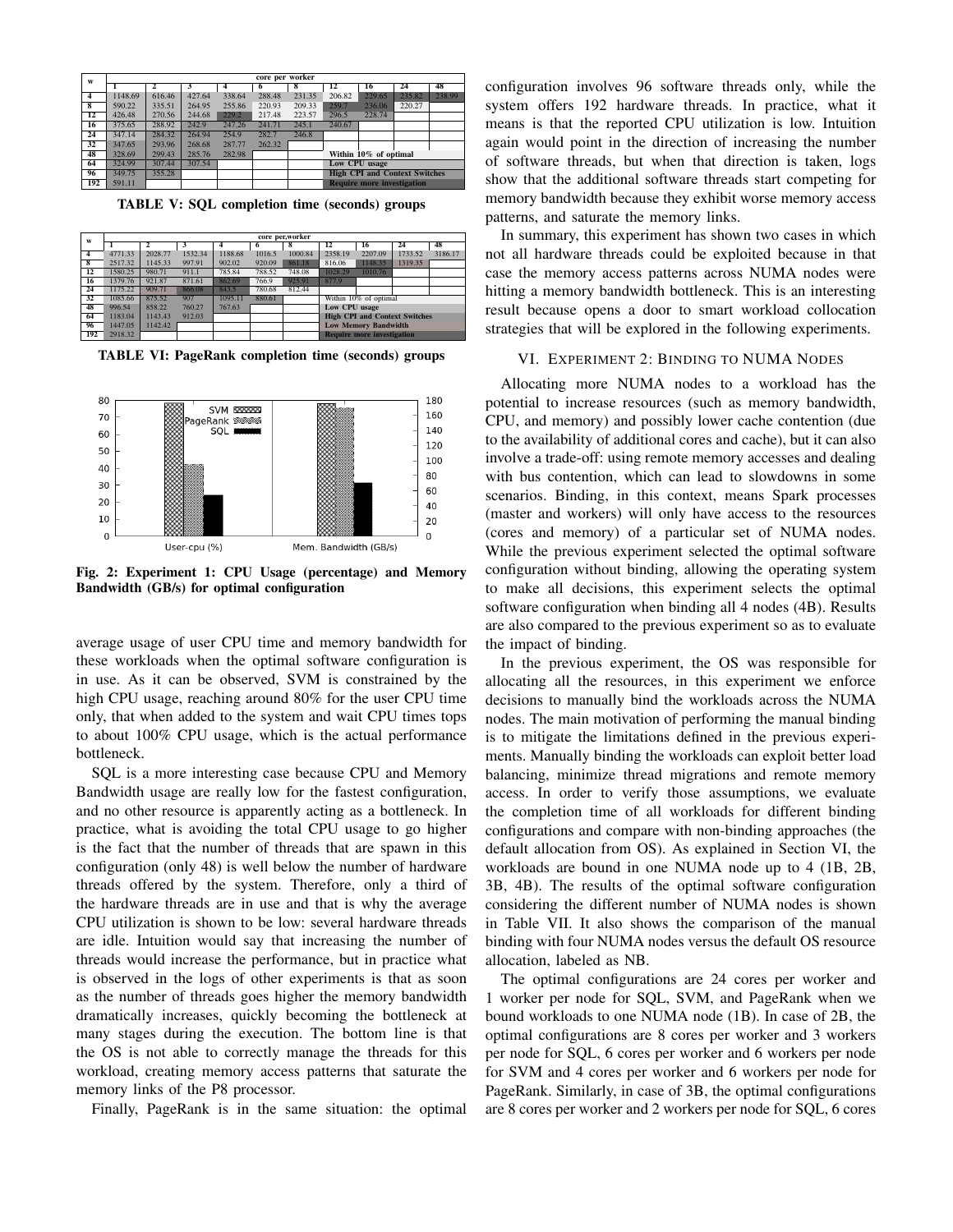| $n(x)$ to $n(y)$     | <b>SVM</b> | <b>SOL</b> | PageRanK |
|----------------------|------------|------------|----------|
| $1B \rightarrow 2B$  | 1.44x      | 1.73x      | 1.79x    |
| $1B \rightarrow 4B$  | 2.07x      | 2.63x      | 2.64x    |
| $2B \rightarrow 4B$  | 1.44x      | 1.52x      | 1.47x    |
| $3B \rightarrow 4B$  | 1.1x       | 1.11x      | 1.13x    |
| $4NB \rightarrow 4B$ | 1.15x      | 1.07x      | 1.25x    |

TABLE VII: Experiment 2: Speedup (B=Node with binding, NB= Node without binding)

per worker and 4 workers per node for SVM and 3 cores per worker and 6 workers per node for PageRank. The optimal configurations in case of 4B are 12 cores per worker and 1 worker per node for SQL, 8 cores per worker and 3 workers per node for SVM and 6 cores per worker and 3 workers per node for PageRank.

The results of this experiment, as summarized in Table VII, show a significant speedup when comparing manual binding versus the OS allocating the resources, but not for all workloads. In the case of SVM, SQL and PageRank, the speedups are x1.15, x1.07 and x1.25, respectively. This is related to what was discussed in the previous experiment, the main bottleneck is related to resource contention, most especially the memory bandwidth. Because of manual binding minimizes remote memory access and local memory access has higher memory bandwidth and lower latency, some workload benefit from that. However, this improvement impacts different each workload what depends on the workload memory access pattern.

The results of this experiment also show that how applications scale with more NUMA nodes. Considering following formula ( current node(s) + new node(s) / current node(s)), the theoretical speedup of allocating one new NUMA node to application with one current node would lead to a speedup of 2x. The results actually show different speedups for all workloads. PageRank is the workload that scales better, with 1.79x from one (1B) to two (2B) NUMA nodes. In the case of SVM, speedup for 1B-2B is only 1.44x. SQL is in between them with a 1.73x speedup for 1B-2B. In the case of increasing from 3 to 4 NUMA nodes (3B to 4B), the theoretical speedup would be 1.33x and results show the speedup in range of 1.1x to 1.13x.

# VII. EXPERIMENT 3: WORKLOAD CO-SCHEDULING

This final experiment explores the benefits of workload colocation and process binding (cores and memory) as a mechanism to improve system throughput and increase resource utilization. Workload co-location is well-known to possibly slow down interference-sensitive applications, however, the impact of NUMA co-scheduled Spark workloads are still not completely understood. This experiment, therefore, evaluates the performance impact on workloads when sharing the same machine, that is when workloads are co-located. In order to do so, a defined set of workload combinations among the four NUMA nodes is provided. This experiment aims at evaluating the trade-offs between sharing NUMA nodes without binding (with the OS using simple resource allocation policies), versus binding the workloads to isolate their interference from each other.

|         |            |            | w1             | w2  | w1  | w2  | w1  | w2  |
|---------|------------|------------|----------------|-----|-----|-----|-----|-----|
| n-n     | w1         | w2         | w/n            | w/n | c/w | c/w | w+e | w+e |
| $2 - 2$ | <b>SQL</b> | <b>SVM</b> | 3              | 6   | 8   | 6   | 83  | 41  |
| $2 - 2$ | SOL        | <b>PR</b>  | 3              | 6   | 8   | 4   | 83  | 41  |
| $2 - 2$ | <b>SVM</b> | <b>PR</b>  | 6              | 6   | 6   | 4   | 41  | 41  |
| $1 - 3$ | <b>SQL</b> | <b>SVM</b> |                | 4   | 24  | 6   | 250 | 62  |
| $1 - 3$ | SOL        | <b>PR</b>  |                | 6   | 24  | 3   | 250 | 41  |
| $1 - 3$ | <b>SVM</b> | <b>PR</b>  |                | 6   | 24  | 3   | 250 | 41  |
| $3-1$   | SOL        | <b>SVM</b> | $\overline{c}$ |     | 8   | 24  | 125 | 250 |
| $3-1$   | SQL        | <b>PR</b>  | 2              |     | 8   | 24  | 125 | 250 |
| $3-1$   | <b>SVM</b> | PR         | 4              |     | 6   | 24  | 62  | 250 |

TABLE VIII: Configurations for different co-scheduling workload combinations; (n-n=NUMA node combination;<br>w1=workload-1; w2=workload-2; w/n=worker per node; w1=workload-1; w2=workload-2; w/n=worker per node; c/w-=core per worker; w+e=worker and executor memory; PR=PageRank)



Fig. 3: Experiment 3: Completion time speedup (60 minutes interval; binding vs non-binding(OS default allocation))

The baseline for this experiment is based on the optimal configurations from Experiment 2. Table VIII describes all the workload co-location scenarios along with their software configurations. For all configurations evaluated in this experiment, only two workloads run at the same time. First, the workloads are equally spread to the four NUMA nodes. That is, each workload is allocated to two NUMA nodes, labeled as 2B-2B. Secondly, uneven configurations are evaluated, such as 1B-3B and 3B-1B, meaning one of the workloads is bound to 1 NUMA node and the other one to 3 NUMA nodes. Note that all configurations are executed with binding on NUMA nodes according to the description in Table VIII, but also without binding where the OS allocates all shared resources.

For evaluation purposes, more than one workload is exe-



Fig. 4: Experiment 3: Number of executions (60 minutes interval)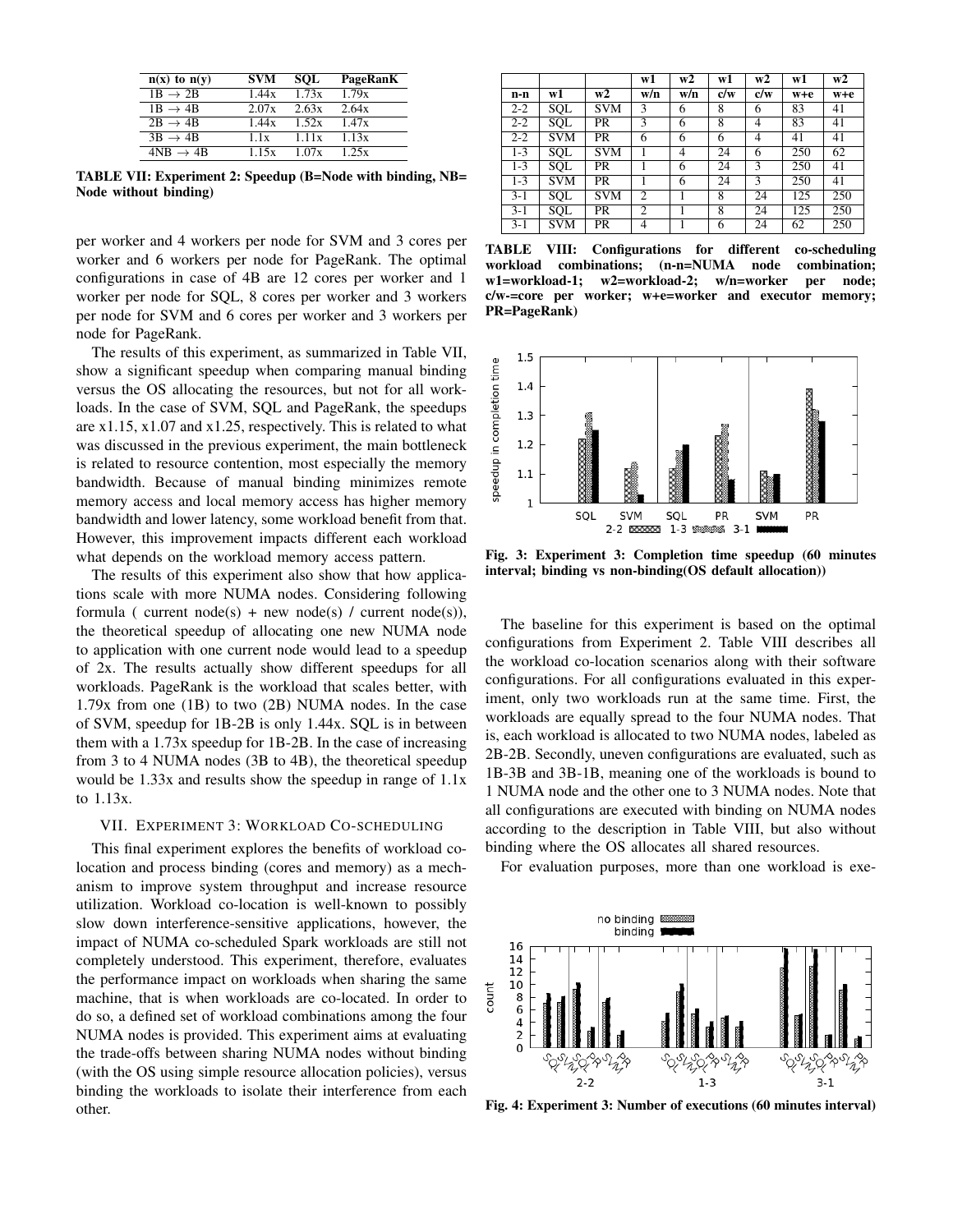cuted at a time in the system under test. As each workload exhibits different job duration characteristics, we evaluate the effects of co-location on a continuous workload environment. In particular, for any pair of workloads that is evaluated, we run both of them in a continuous loop of 90 minutes, from which the first 15 minutes are taken as a warm-up period and the final 15 minutes as a cool-down process. The central 60 minutes of the experiment are used to measure the performance of the system. During that period we collect system telemetry as well as account for how many loops every workload managed to perform.

The first configuration evaluated makes an even distribution of the NUMA nodes across the two workloads under test. We label this test *2B-2B* (2 NUMA nodes with process binding). Each partition runs a different workload. Each workload is configured with the optimal 2B configuration found in the previous experiment. We repeat the process with the *1B-3B* configurations (1B for 1 NUMA node with binding, and 3B for 3 NUMA nodes with binding), in which one workload gets assigned one NUMA node while the other gets allocated the other three nodes.

As it was mentioned before, to provide a baseline for these experiments we also run the same workload co-location experiments, maintaining in every case the software configuration, but in this case without performing any process binding operation and therefore allowing the Operating System to freely schedule processes, threads and memory pages across NUMA nodes. In all cases we executed all combinations of SQL-SVM, SQL-PageRank, SVM-PageRank.

Figure 3 shows the speedup in execution time when binding over non-binding configurations. As it can be observed, in all cases the process binding configurations outperformed the non-binding setups, providing a significant improvement that in some cases reached a 1.39X factor. Figure 4 shows the number of executions during the 60 minute interval for all workloads, and as it can be observed, binding always outperforms non-binding. To explain the reason for this improvement, we looked at different system metrics.

In this section, we include the results for the number of CPU Context Switches and the amount of remote memory accessed per workload , as summarized in Figures 5 and 6 respectively.

We found that there is an increase of 36-43% in context switches when experiments are executed without binding. When processes are not bound to specific NUMA nodes, the OS is in charge of all placement decisions, which includes reactive migrations to balance the load. In a case of remote memory access, there is an increase of 80-91.93% when the same experiments are executed without binding. So in conclusion, we show that memory binding reduces the amount of remote memory access and this leads to less interconnect traffic (because of less memory transfer and cache-coherence) and contention on inter-links for Spark workloads. Moreover, CPU binding reduces the number of context switches, which also helps improve completion time for experiments.



Fig. 5: Experiment 3: Context switches per second (60 minutes interval)



Fig. 6: Experiment 3: Amount of remote memory access in GB (60 minutes interval)

## VIII. CONCLUSIONS

In-memory computing is becoming one of the most popular approaches for real-time big data processing as data sets grow and more memory capacity is made available to popular runtimes such as Spark. To deliver large physical memory capacity, modern processors feature Non-Uniform Memory Architectures (NUMA). In NUMA systems, multiple sockets are connected through high-performance connections. Each socket can have multiple processors with its own memory. A process running in a NUMA system can access the memory of its own node as well the remote node, where the latency of memory accesses is higher. It is thus important to understand how the hardware topology of a particular NUMA architecture affects the performance of in-memory computing applications. This paper analyzed the behavior of different memory-intensive Spark workloads on the IBM Power 8 NUMA processor.

Large sets of experiments were executed to evaluate several Spark workloads, and the results demonstrated that workload colocation is a smart strategy to improve resource utilization for memory-intensive workloads placed in modern NUMA processors. This conclusion is supported by the fact that the experiments showed that different kinds of Spark workloads require different software configurations to produce optimal results and that optimal configurations are commonly unable to use all available hardware resources. Highly concurrent configurations produce undesired memory access patterns across NUMA nodes that push to the limit the existing memory